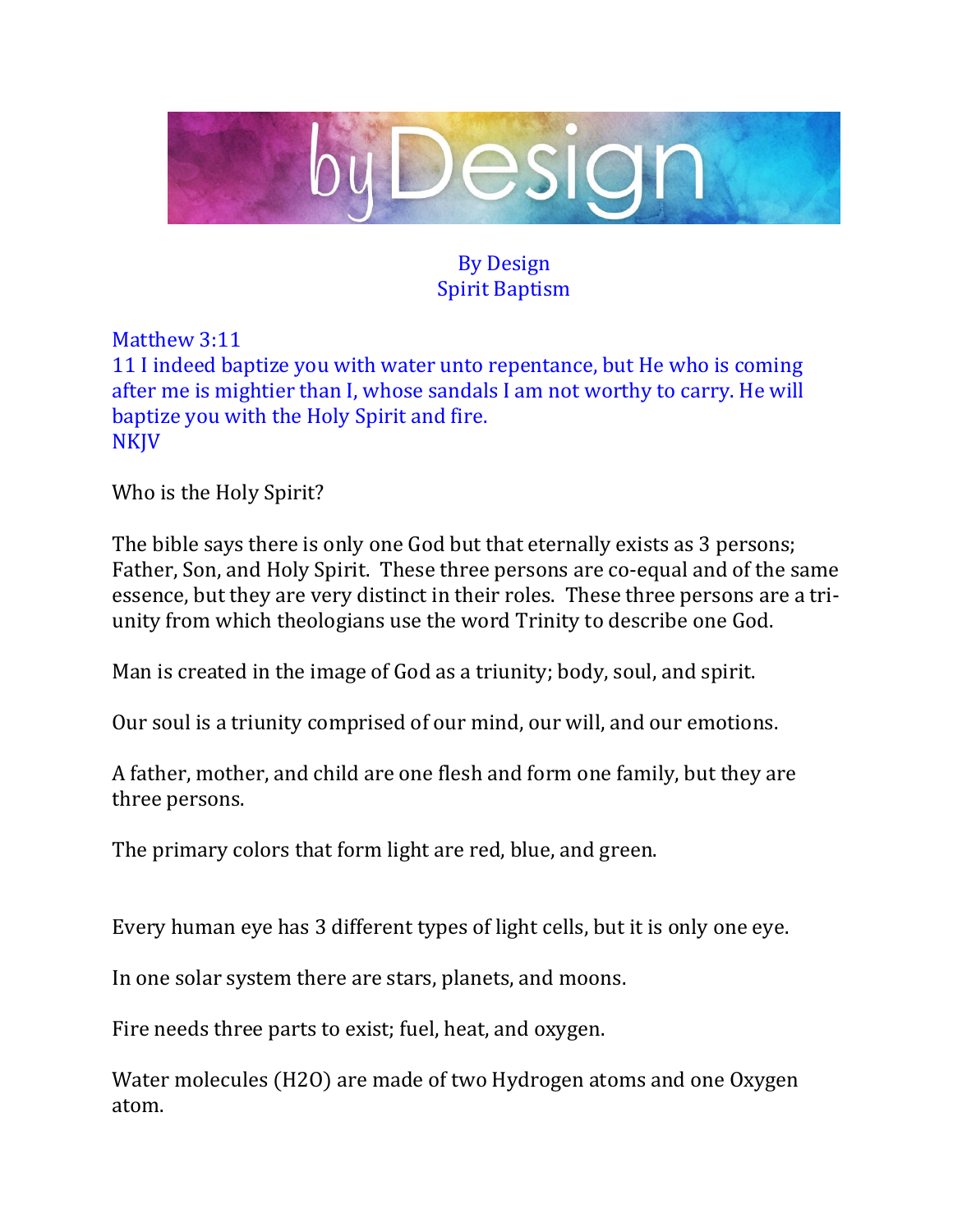

There are three leaf clovers.

There are a countless number of other examples in nature of things that are three but one. The world was created to reveal the image of God.

But there is nothing that God has created that is an adequate comparison to Himself. The Psalmist said….

Psalms 89:6-7

6 For who in the heavens can be compared to the Lord? Who among the sons of the mighty can be likened to the Lord?

7 God is greatly to be feared in the assembly of the saints, and to be held in reverence by all those around Him. NKJV

There is only one God, but He eternally exists as three persons; Father, Son, and Holy Spirit. There are many evidences of the trinity in creation, but ultimately, we must accept the Word of God by faith.

Matthew 3:11 11 I indeed baptize you with water unto repentance, but He who is coming after me is mightier than I, whose sandals I am not worthy to carry. He will baptize you with the Holy Spirit and fire. **NKJV** 

What does baptize mean?

The word baptize means to immerse. The word was used by the Jews to describe the action of soaking any person, place, or thing.

Who was John the Baptist?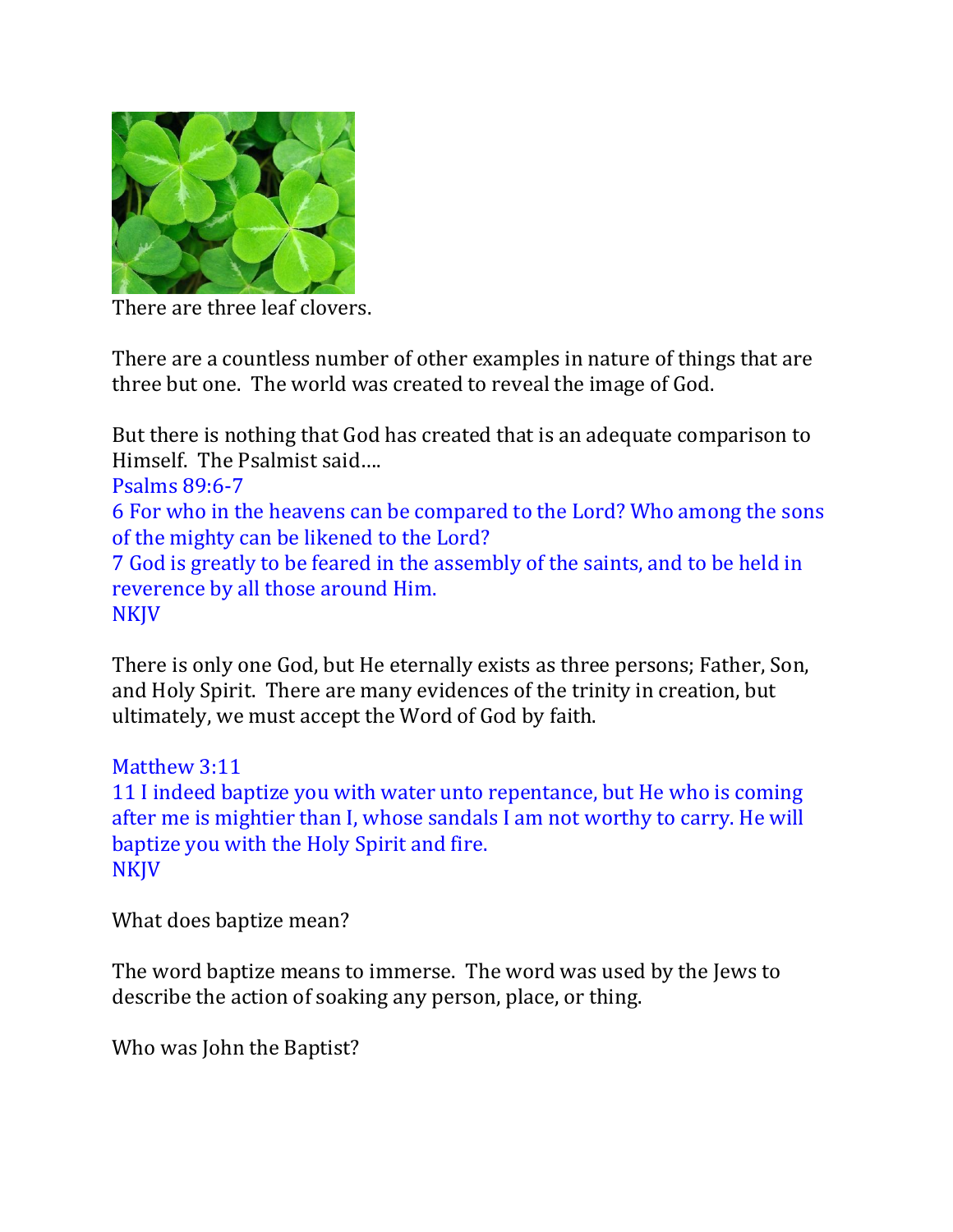John the Baptist was the last prophet to the Jews in the Old Testament period. He lived in the first century AD. He predicted that a messiah was among them and that He would save the Jews from their enemies. He called the Jews to repent of their sins to prepare themselves for the messiah. He predicted that the messiah would save the Jews by immersing the Jews with the Holy Spirit.

John the Baptist based His prophecies on other prophets in Israel that preceded him by over 400 years.

The baptism with the Holy Spirit was first mentioned by a prophet named Joel. Joel wrote to the Jews in the 9<sup>th</sup> century BC.

Joel 2:28-29

28 "And it shall come to pass afterward that I will pour out My Spirit on all flesh; Your sons and your daughters shall prophesy, your old men shall dream dreams, your young men shall see visions.

29 And also on My menservants and on My maidservants I will pour out My Spirit in those days.

NKJV

Another prophet named Ezekiel also talked about the Baptism of the Holy Spirit. Ezekiel wrote to the Jews in the 6<sup>th</sup> century BC. Ezekiel 36:26-27

26 I will give you a new heart and put a new spirit within you; I will take the heart of stone out of your flesh and give you a heart of flesh.

27 I will put My Spirit within you and cause you to walk in My statutes, and you will keep My judgments and do them. **NKJV** 

The prophet Jeremiah wrote to the Jews in the 6th century BC. He indicated that the Baptism with the Holy Spirit was a part of a new covenant that God would make with Israel.

Jeremiah 31:31-34

31 "Behold, the days are coming, says the Lord, when I will make a new covenant with the house of Israel and with the house of Judah — 32 not according to the covenant that I made with their fathers in the day that I took them by the hand to lead them out of the land of Egypt, My covenant which they broke, though I was a husband to them, says the Lord.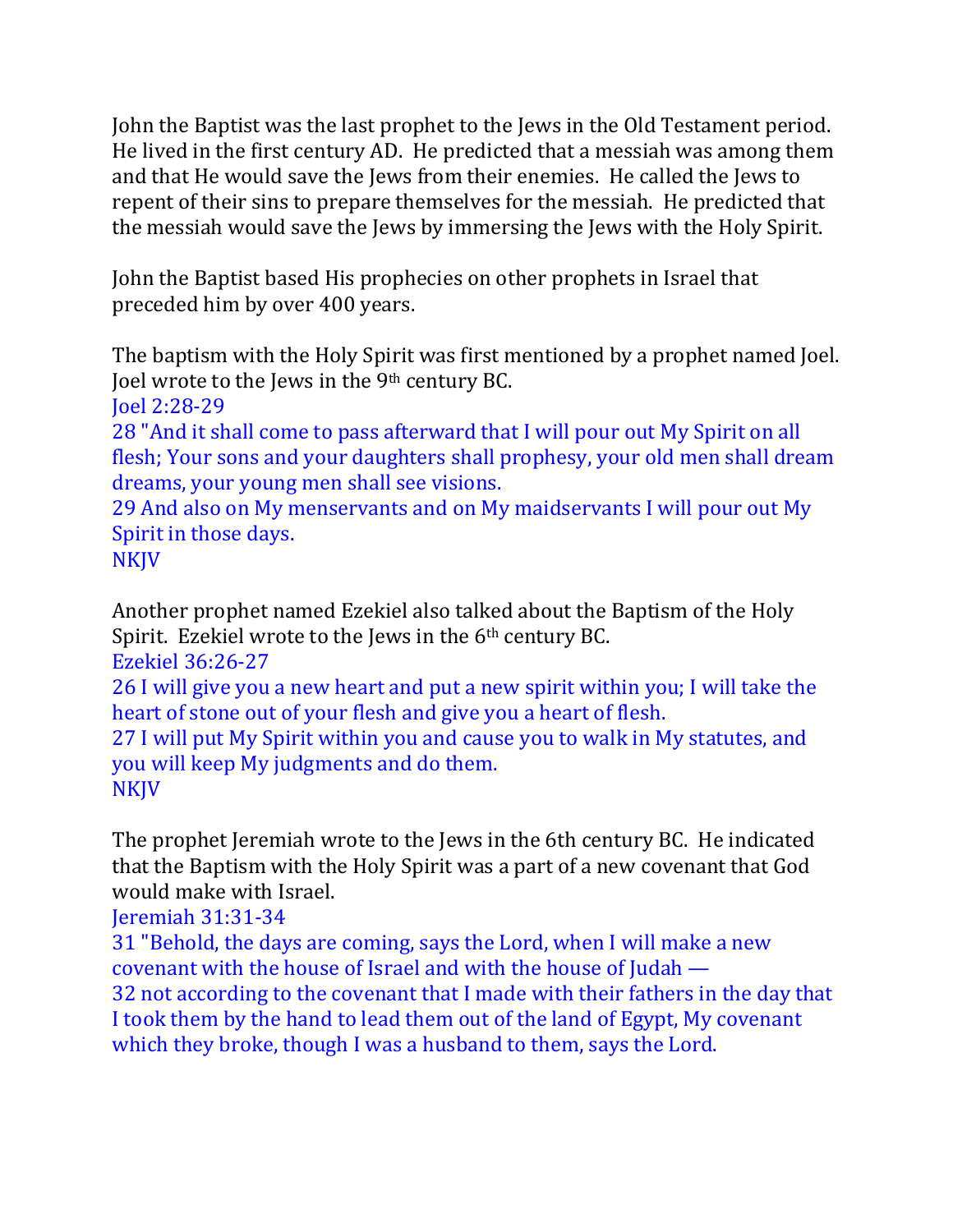33 But this is the covenant that I will make with the house of Israel after those days, says the Lord: I will put My law in their minds, and write it on their hearts; and I will be their God, and they shall be My people.

34 No more shall every man teach his neighbor, and every man his brother, saying, 'Know the Lord,' for they all shall know Me, from the least of them to the greatest of them, says the Lord. For I will forgive their iniquity, and their sin I will remember no more."

### **NKJV**

The prophet Isaiah wrote to the Jews in the  $8<sup>th</sup>$  century BC. He indicated that these prophesies would occur after the messiah arrived in Israel and initiated the covenant.

Isaiah 59:20-21

20 "The Redeemer will come to Zion, and to those who turn from transgression in Jacob," Says the Lord.

21 "As for Me," says the Lord, "this is My covenant with them: My Spirit who is upon you, and My words which I have put in your mouth, shall not depart from your mouth, nor from the mouth of your descendants, nor from the mouth of your descendants' descendants," says the Lord, "from this time and forevermore."

NKJV

When John the Baptist baptized Jesus in water and saw the signs that Jesus was the messiah, John said Jesus is the messiah that will baptize you with the Holy Spirit.

John 1:33-34

33 I did not know Him, but He who sent me to baptize with water said to me, 'Upon whom you see the Spirit descending, and remaining on Him, this is He who baptizes with the Holy Spirit.'

34 And I have seen and testified that this is the Son of God." **NKJV** 

Jesus fulfilled these prophecies for the Jews after His death, resurrection, and ascension. It happened on a day the Jews called Pentecost. At the same time every year, 50 days after Passover, the Jews commemorated the giving of the law to Moses on Mount Sinai and the covenant God made with the nation of Israel. Since Jesus was crucified on Passover, it was by design that the baptism with the Holy Spirit in the new covenant would occur on the exact same day of the year that God initiated the old covenant by giving the law of God to Moses.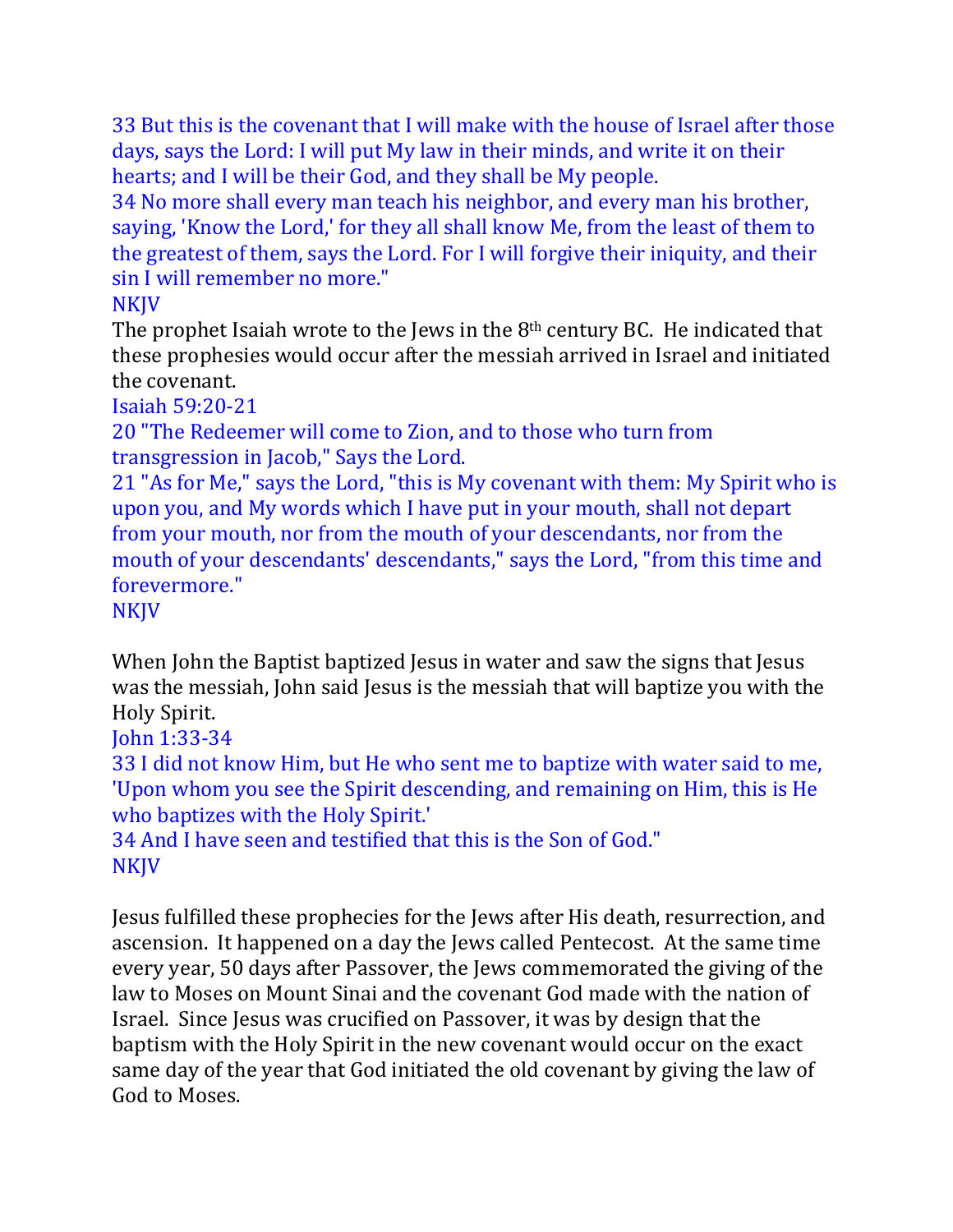Those who believed Jesus was the messiah were gathered together in Jerusalem for the celebration of Pentecost. There was 120 of them. Jesus had told them to wait together in Jerusalem for the fulfillment of the promise.

### Acts 1:4-5

4 And being assembled together with them, He commanded them not to depart from Jerusalem, but to wait for the Promise of the Father, "which," He said, "you have heard from Me;

5 for John truly baptized with water, but you shall be baptized with the Holy Spirit not many days from now."

#### **NKJV**

By this time, they understood that the baptism with the Holy Spirit was not going to save them from their political enemies but from their spiritual enemies.

Here is what they expected based on what Jesus and the prophets had promised.

• Jesus said they would be born again. (John 3:1-8)

Jesus said the Holy Spirit had been with them, but He would be in them. (John 14:17). Their spirit would become one with the Holy Spirit. This would radically change who they were. Ezekiel said they would receive a new heart and a new spirit that would cause them to obey God. Jeremiah said they would receive an internal hard drive of the laws of God on their hearts and their minds that would cause them to know God.

• Jesus said the Holy Spirit would give them power that would enable them to be His witnesses. (Acts 1:8)

Joel said they would receive prophesy, dreams, and visions from God. Isaiah said they would receive God's Words in their mouths.

Throughout the bible, the nature of people and things radically changed when the Holy Spirit of God united with them.

- 1. An axe head floated
- 2. An ass talked
- 3. A burning bush was not consumed
- 4. Warriors had exceptional skills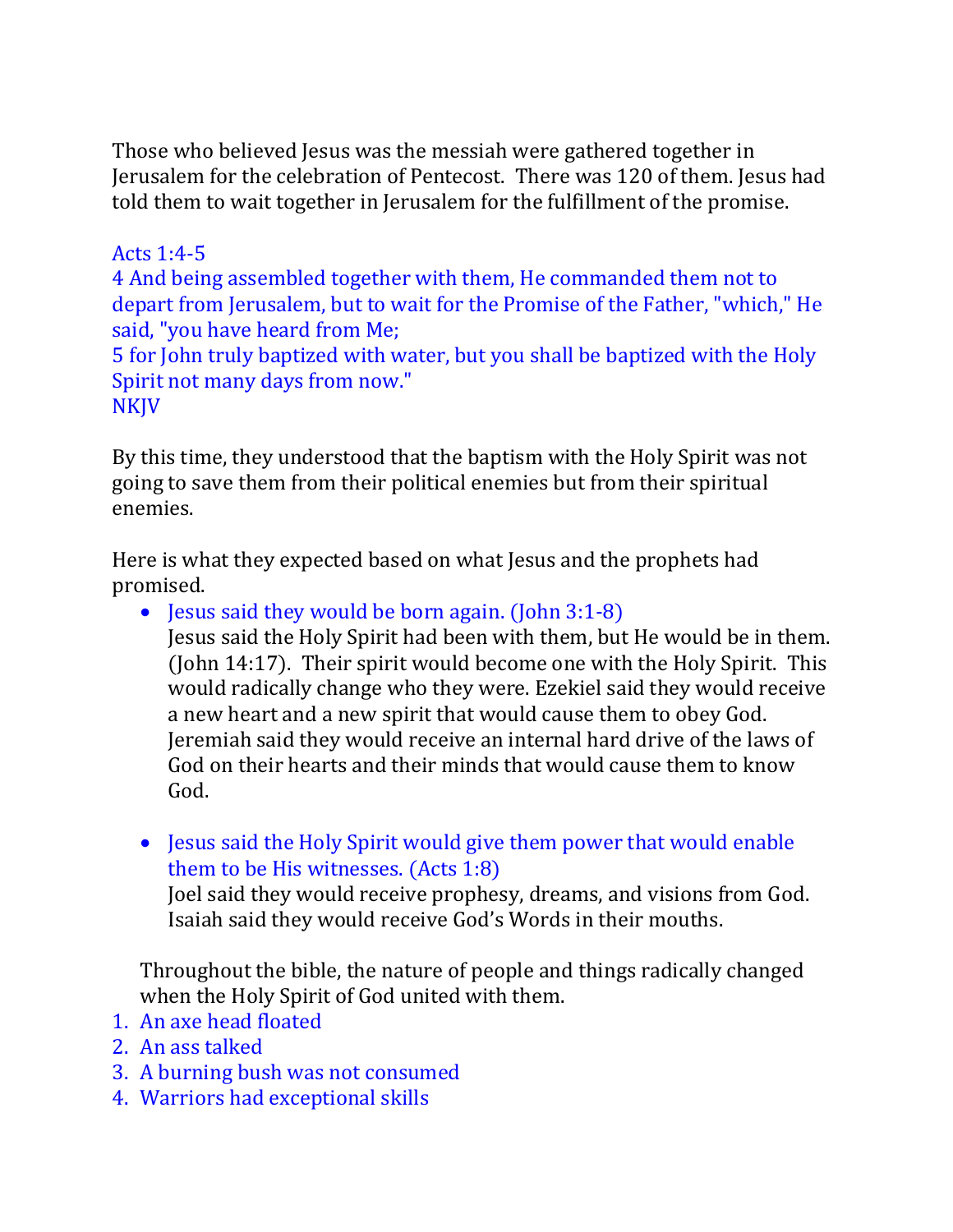- 5. Prophets predicted the future and had miraculous powers
- 6. People were raised from the dead; diseases were healed; the lame walked, the blind saw, and the deaf were healed.

These first believers in Jesus were expecting something to happen to them that was incredible. They knew it was impossible for anyone or anything to remain the same when they were baptized with the Holy Spirit.

When they were baptized with the Holy Spirit, the results had to exceed their expectations. It was a phenomenon unlike anything they had ever heard about or experienced.

It started with the sound of a rushing wind and it filled the whole room. Then flames of fire rested on each one of them. Then the words of God filled their mouths and they spoke those words in languages they had never learned. Bystanders were astonished by what they saw. They wanted to know what it meant. Peter preached. 3000 Jews believed in Jesus.

If this promise was for the Jews, what does it have to do with us?

- The apostles taught the church that the baptism with the Holy Spirit was for anyone who received Jesus. (Acts 10:44-46) This meant Jew or Gentile.
- The apostles taught the church that the baptism with the Holy Spirit was a deposit on their future inheritance. (Ephesians 1:13-14) In other words, if you do not have the Holy Spirit, you do not have the eternal inheritance. The apostle John wrote… 1 John 3:24 24 Now he who keeps His commandments abides in Him, and He in him. And by this we know that He abides in us, by the Spirit whom He has given us. **NKJV**

Based on what Jesus, the prophets, and the apostles said, you cannot receive the baptism with the Holy Spirit and stay the same.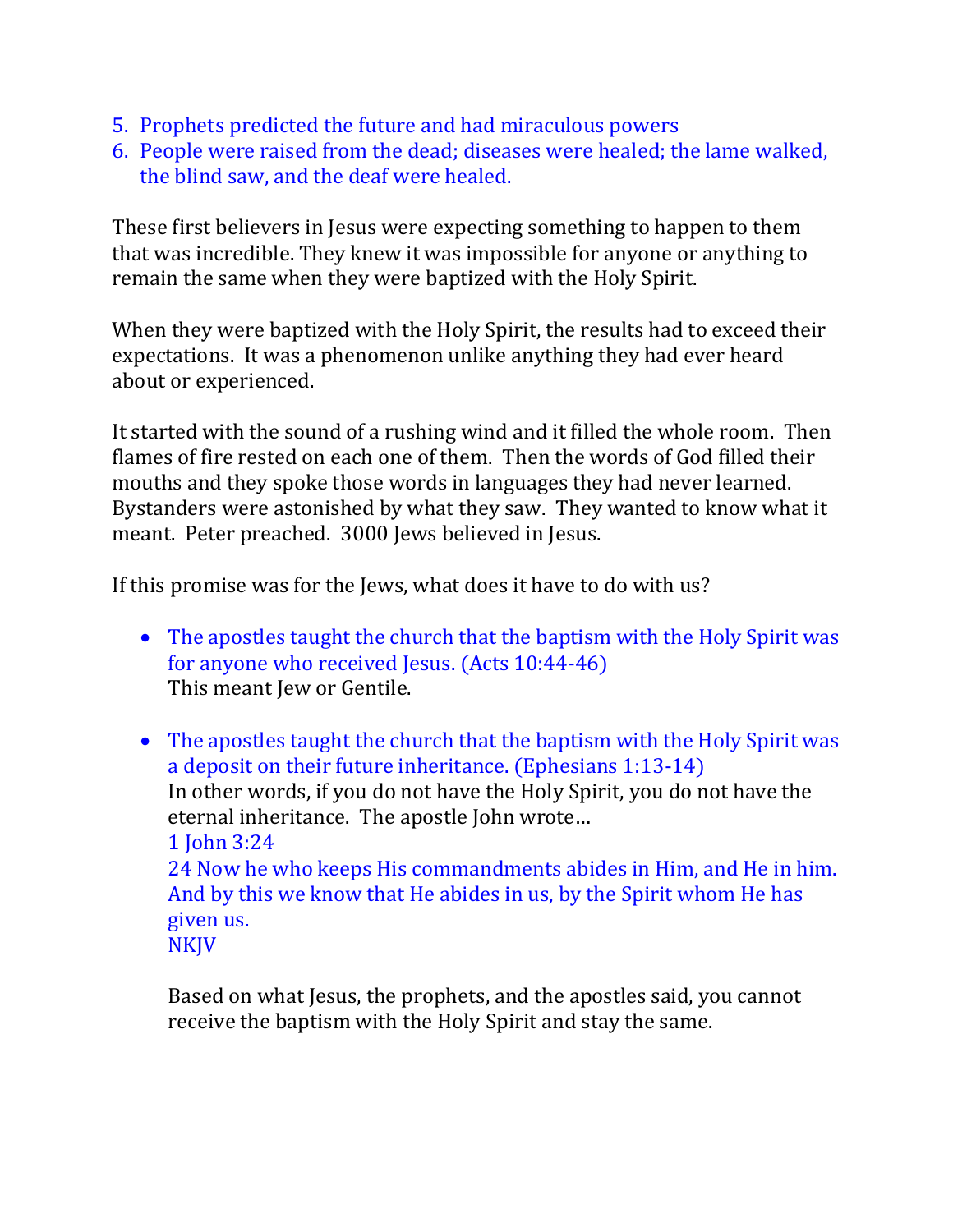People join things all the time and it changes their lives. If you go to college, join the military, take a new job, get married, or have children, it will change your life.

You cannot be joined with Jesus Christ through the Baptism with the Holy Spirit and stay the same.

#### Do you need the baptism of the Holy Spirit?

### 1. Do you live in sin?

Are you comfortable living with sin? Is it the intent of your heart to sin?

When we leave here today, do you intend to satisfy your desires in a way that God forbids, and you are comfortable with that? You do not feel any need to make amends for your sin? You do not have any problem hiding your sin from others and being a hypocrite?

# 2. Are you in bondage to sin?

Are your emotions and your behavior out of control? Is your life unmanageable and you are powerless to change it? You are a gossip, a thief, a liar, insubordinate, an adulterer or a fornicator, perverted, profane, an addict, a hypocrite, abusive, a hedonist, and you do not feel that you can stop?

# 3. Do you need a new identity?

Are you tired of being who you have been? Do you want to become someone that loves all people and has compassion for them? Do you want to become someone who is gracious and forgiving? Do you want to become someone that is not always focused on yourself but puts others first?

# 4. Do you suffer from the fear of judgment?

Do you carry a load of guilt and shame? Do you worry about what is going to happen to you after you die? Do you want a personal relationship with God that is not based on fear but His unmerited love for you? Do you want to be at peace with God and experience the peace of God?

You need to receive Jesus and He will baptize you with the Holy Spirit.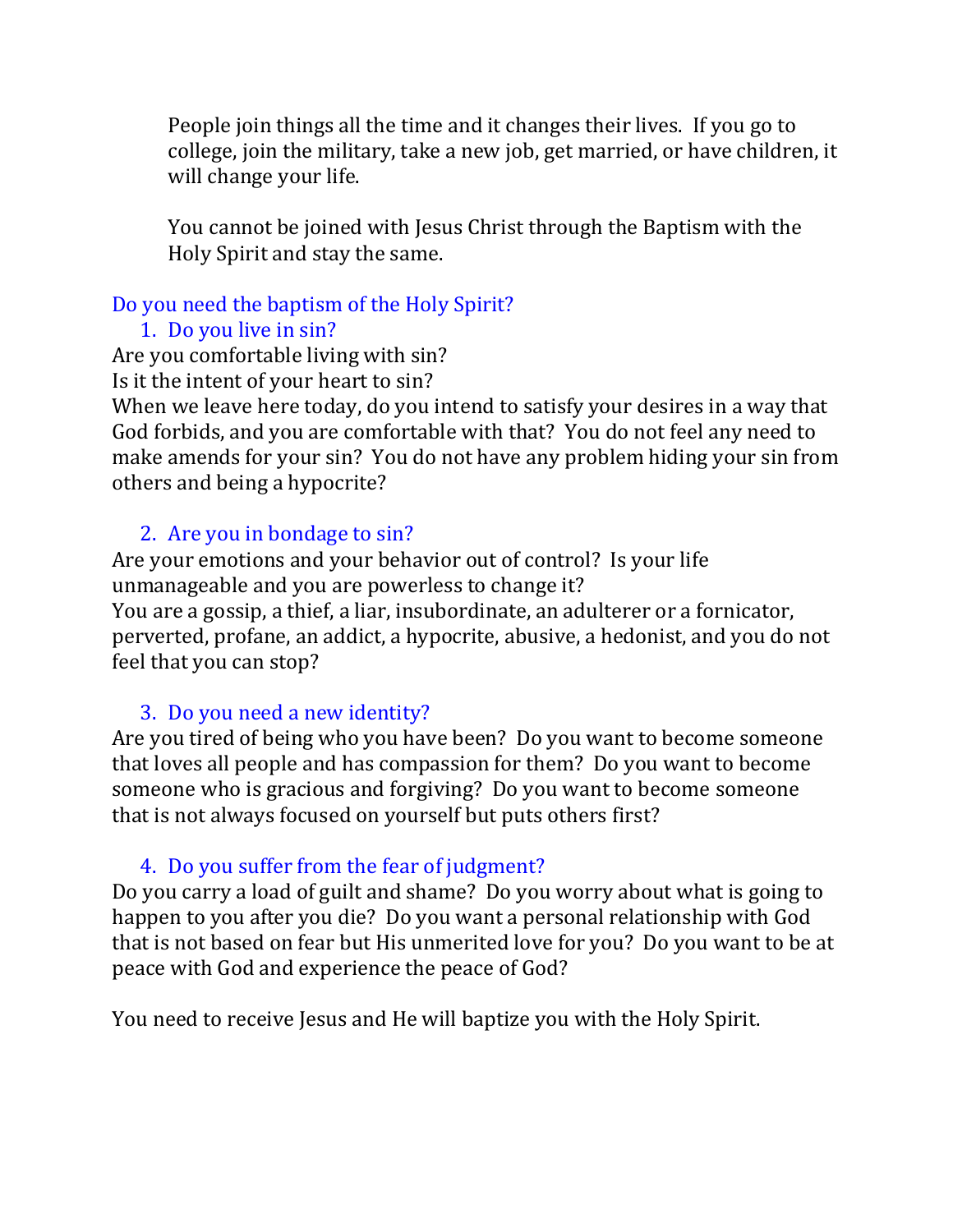

How do you walk across that bridge?

You do not walk across that bridge by committing your life to Jesus Christ!

There is not one verse that says to be saved we need to commit our life to Jesus Christ. Jesus is not interested in you committing your old life to Him. There is not anything about your old life that is worth anything to Jesus. Jesus wants to crucify your old life.

Galatians 2:20

20 I have been crucified with Christ; it is no longer I who live, but Christ lives in me; and the life which I now live in the flesh I live by faith in the Son of God, who loved me and gave Himself for me. NKJV